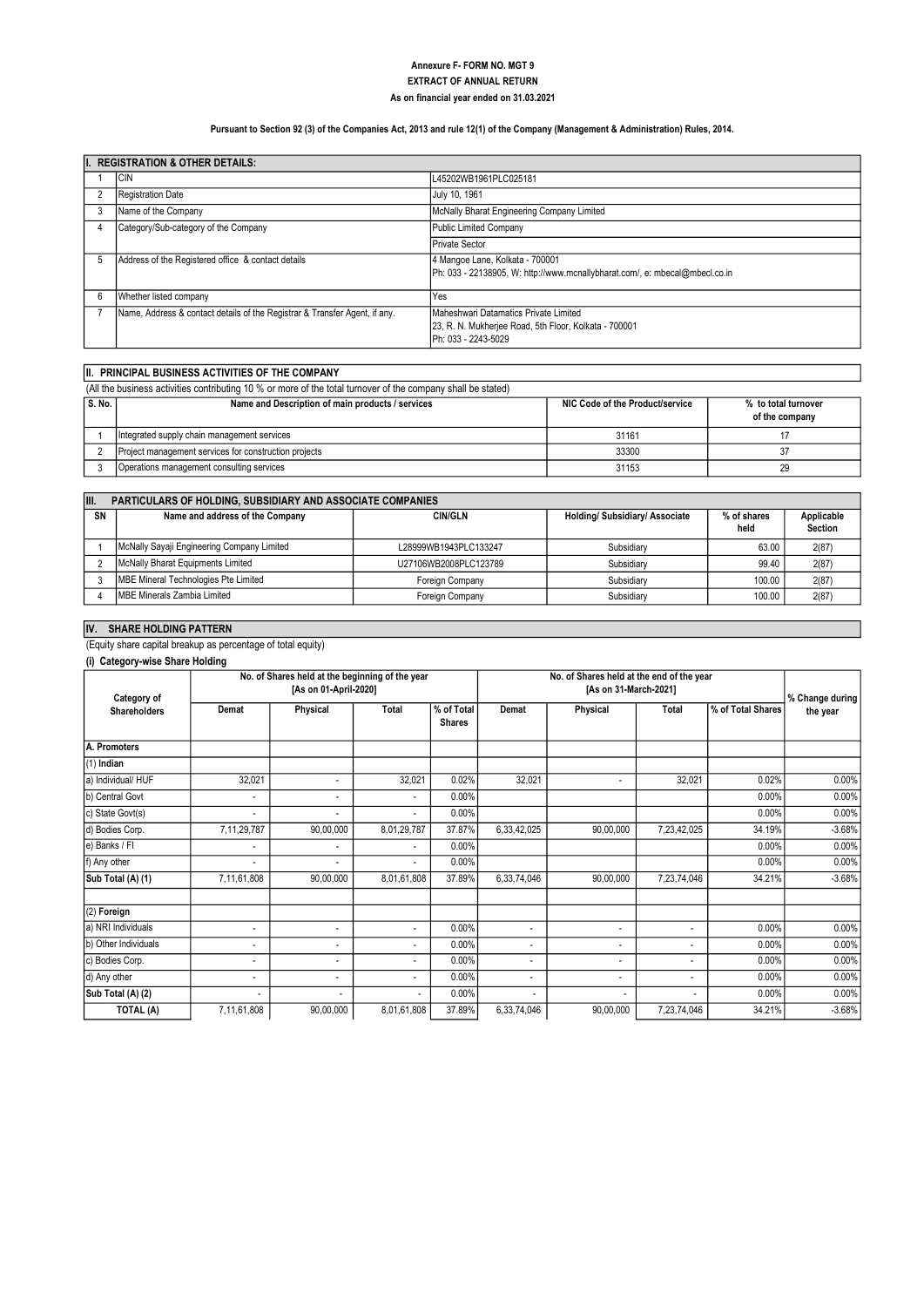| B. Public Shareholding                                                                    |                          |                          |                          |         |                          |                          |                          |         |             |
|-------------------------------------------------------------------------------------------|--------------------------|--------------------------|--------------------------|---------|--------------------------|--------------------------|--------------------------|---------|-------------|
| 1. Institutions                                                                           |                          |                          |                          |         |                          |                          |                          |         |             |
| a) Mutual Funds                                                                           |                          |                          | $\overline{a}$           | 0.00%   |                          |                          | $\overline{\phantom{a}}$ | 0.00%   | 0.00%       |
| b) Banks / FI                                                                             | 50                       | 6,976                    | 7,026                    | 0.00%   | 50                       | $\blacksquare$           | 50                       | 0.00%   | 0.00%       |
| c) Central Govt                                                                           | $\overline{a}$           | $\overline{\phantom{a}}$ |                          | 0.00%   | $\overline{\phantom{a}}$ | $\overline{\phantom{a}}$ | $\overline{a}$           | 0.00%   | 0.00%       |
| d) State Govt(s)                                                                          | $\overline{\phantom{a}}$ | $\overline{a}$           |                          | 0.00%   | $\overline{a}$           | $\blacksquare$           | $\overline{a}$           | 0.00%   | 0.00%       |
| e) Venture Capital Funds                                                                  | $\overline{a}$           | $\overline{a}$           |                          | 0.00%   | $\overline{a}$           |                          | ÷                        | 0.00%   | 0.00%       |
| f) Insurance Companies                                                                    | 92,719                   | 600                      | 93,319                   | 0.04%   | 92,719                   |                          | 92,719                   | 0.04%   | 0.00%       |
| g) Flls                                                                                   | $\overline{a}$           | $\overline{\phantom{a}}$ |                          | 0.00%   |                          | $\overline{\phantom{a}}$ |                          | 0.00%   | 0.00%       |
| h) Foreign Venture Capital<br>Funds                                                       | $\overline{a}$           | $\overline{a}$           |                          | 0.00%   | $\overline{a}$           | $\overline{\phantom{a}}$ | $\overline{a}$           | 0.00%   | 0.00%       |
| i) Others (specify)                                                                       |                          | $\overline{\phantom{a}}$ |                          | 0.00%   |                          | $\blacksquare$           | $\overline{\phantom{a}}$ | 0.00%   | 0.00%       |
| Foreign Portfolio<br>Investors                                                            | 42,236                   | $\overline{a}$           | 42,236                   | 0.02%   | $\overline{a}$           | $\overline{a}$           |                          | 0.00%   | $-100.00\%$ |
| Sub-total (B)(1):-                                                                        | 1,35,005                 | 7,576                    | 1,42,581                 | 0.07%   | 92,769                   | $\overline{a}$           | 92,769                   | 0.04%   | $-0.02%$    |
|                                                                                           |                          |                          |                          |         |                          |                          |                          |         |             |
| 2. Non-Institutions                                                                       |                          |                          |                          |         |                          |                          |                          |         |             |
| a) Bodies Corp.                                                                           |                          |                          |                          |         |                          |                          |                          |         |             |
| i) Indian                                                                                 | 7,70,57,660              | 3,04,21,840              | 10,74,79,500             | 50.80%  | 7,87,92,717              | 3,04,21,390              | 10,92,14,107             | 51.62%  | 0.82%       |
| ii) Overseas                                                                              | $\overline{\phantom{a}}$ | $\overline{\phantom{a}}$ | $\overline{\phantom{a}}$ | 0.00%   | $\overline{\phantom{a}}$ |                          | $\overline{\phantom{a}}$ | 0.00%   | 0.00%       |
| b) Individuals                                                                            |                          |                          |                          |         |                          |                          |                          |         |             |
| i) Individual shareholders<br>holding nominal share<br>capital upto Rs. 1 lakh            | 76,48,196                | 93,086                   | 77,41,282                | 3.66%   | 85,76,782                | 59,022                   | 86,35,804                | 4.08%   | 0.42%       |
| ii) Individual shareholders<br>holding nominal share<br>capital in excess of Rs 1<br>lakh | 1,51,02,015              | $\overline{a}$           | 1,51,02,015              | 7.14%   | 2,01,49,864              |                          | 2,01,49,864              | 9.52%   | 2.39%       |
| c) Others (specify)                                                                       |                          |                          |                          |         |                          |                          |                          |         |             |
| Non Resident Indians                                                                      | 6,99,366                 | 190                      | 6,99,556                 | 0.33%   | 7,23,545                 | 190                      | 7,23,735                 | 0.34%   | 0.01%       |
| Overseas<br>Corporate<br>Bodies                                                           |                          | $\overline{\phantom{a}}$ |                          | 0.00%   |                          |                          |                          | 0.00%   | 0.00%       |
| Foreign Nationals                                                                         | 600                      | $\overline{\phantom{a}}$ | 600                      | 0.00%   | 600                      | $\overline{\phantom{a}}$ | 600                      | 0.00%   | 0.00%       |
| <b>Clearing Members</b>                                                                   | 29,118                   | $\overline{\phantom{a}}$ | 29,118                   | 0.01%   | 2,53,565                 | $\blacksquare$           | 2,53,565                 | 0.12%   | 0.11%       |
| Trusts                                                                                    |                          | $\overline{\phantom{a}}$ |                          | 0.00%   |                          |                          |                          | 0.00%   | 0.00%       |
| NBFCs registered with RBI                                                                 | 1,45,750                 | $\overline{\phantom{a}}$ | 1,45,750                 | 0.07%   | 750                      | $\overline{\phantom{a}}$ | 750                      | 0.00%   | $-0.07%$    |
| Foreign Bodies - D R                                                                      | $\overline{a}$           | $\overline{a}$           | $\overline{\phantom{a}}$ | 0.00%   | $\overline{\phantom{a}}$ | $\blacksquare$           | $\overline{a}$           | 0.00%   | 0.00%       |
| Employee Trusts                                                                           |                          | $\overline{a}$           | $\overline{a}$           | 0.00%   |                          |                          | $\overline{a}$           | 0.00%   | 0.00%       |
| Domestic Corporate<br><b>Unclaimed Shares Account</b>                                     |                          | ÷                        |                          | 0.00%   |                          |                          |                          | 0.00%   | 0.00%       |
| Investor Education and<br>Protection Fund Authority                                       | 68,547                   |                          | 68,547                   | 0.03%   | 1,25,517                 |                          | 1,25,517                 | 0.06%   | 0.03%       |
| Sub-total (B)(2):-                                                                        | 10,07,51,252             | 3,05,15,116              | 13, 12, 66, 368          | 62.04%  | 10,86,23,340             | 3,04,80,602              | 13,91,03,942             | 65.75%  | 3.70%       |
| <b>Total Public (B)</b>                                                                   | 10,08,86,257             | 3,05,22,692              | 13, 14, 08, 949          | 62.11%  | 10,87,16,109             | 3,04,80,602              | 13,91,96,711             | 65.79%  | 3.68%       |
| C. Shares held by<br><b>Custodian for GDRs &amp;</b><br>ADRs                              |                          | $\overline{\phantom{a}}$ |                          | 0.00%   | $\overline{\phantom{a}}$ | $\blacksquare$           |                          | 0.00%   | 0.00%       |
| Grand Total (A+B+C)                                                                       | 17,20,48,065             | 3,95,22,692              | 21, 15, 70, 757          | 100.00% | 17,20,90,155             | 3,94,80,602              | 21, 15, 70, 757          | 100.00% | $0.00\%$    |

# (ii) Shareholding of Promoter

|    |                                        | Shareholding at the beginning of the year<br>[As on 31-March-2020] |                                           |                                                          | Shareholding at the end of the year<br>[As on 31-March-2021] | % change in                            |                                                           |                                 |
|----|----------------------------------------|--------------------------------------------------------------------|-------------------------------------------|----------------------------------------------------------|--------------------------------------------------------------|----------------------------------------|-----------------------------------------------------------|---------------------------------|
| SN | Shareholder's Name                     | No. of Shares                                                      | % of total<br>Shares of<br>the<br>company | % of Shares<br>Pledged/<br>encumbered to<br>total shares | No. of Shares                                                | % of total<br>Shares of the<br>company | % of Shares<br>Pledged /<br>encumbered to<br>total shares | shareholding<br>during the year |
|    | Williamson Magor and Co. Limited       | 3,16,18,952                                                        | 14.94%                                    | 29.41                                                    | 2,53,18,952                                                  | 11.97%                                 | 11.85                                                     | (2.98)                          |
|    | Williamson Financial Services Limited  | 2,07,02,515                                                        | 9.79%                                     | 7.19                                                     | 1,92,14,753                                                  | 9.08%                                  |                                                           | (0.70)                          |
| 3  | <b>Babcock Borsig Limited</b>          | 1,36,64,636                                                        | 6.46%                                     |                                                          | 1,36,64,636                                                  | 6.46%                                  |                                                           |                                 |
| 4  | <b>EMC Limited</b>                     | 1,01,37,689                                                        | 4.79%                                     | 64.48                                                    | 1,01,37,689                                                  | 4.79%                                  | 64.48                                                     |                                 |
| 5  | McLeod Russel India Limited            | 30,52,295                                                          | 1.44%                                     |                                                          | 30,52,295                                                    | 1.44%                                  | $\overline{\phantom{0}}$                                  |                                 |
| 6  | Kilburn Engineering Limited            | 8,54,300                                                           | 0.40%                                     |                                                          | 8,54,300                                                     | 0.40%                                  | ۰.                                                        |                                 |
|    | Bishnauth Investments Limited          | 99,400                                                             | 0.05%                                     |                                                          | 99,400                                                       | 0.05%                                  | $\overline{\phantom{0}}$                                  | $\sim$                          |
| 8  | Isha Khaitan                           | 24,000                                                             | 0.01%                                     |                                                          | 24.000                                                       | 0.01%                                  | $\overline{\phantom{0}}$                                  |                                 |
| 9  | Amritanshu Khaitan                     | 8,000                                                              | 0.00%                                     |                                                          | 8,000                                                        | $0.00\%$                               |                                                           |                                 |
| 10 | <b>B</b> M Khaitan                     | 21                                                                 | $0.00\%$                                  |                                                          | 21                                                           | 0.00%                                  | $\overline{\phantom{0}}$                                  |                                 |
|    | <b>IMKN Investment Private Limited</b> |                                                                    | $0.00\%$                                  | <sup>0</sup>                                             |                                                              | $0.00\%$                               | ٠                                                         |                                 |
|    |                                        | 8,01,61,808                                                        | 37.89%                                    | 21.61                                                    | 7,23,74,046                                                  | 34.21%                                 | 13.18                                                     | (3.68)                          |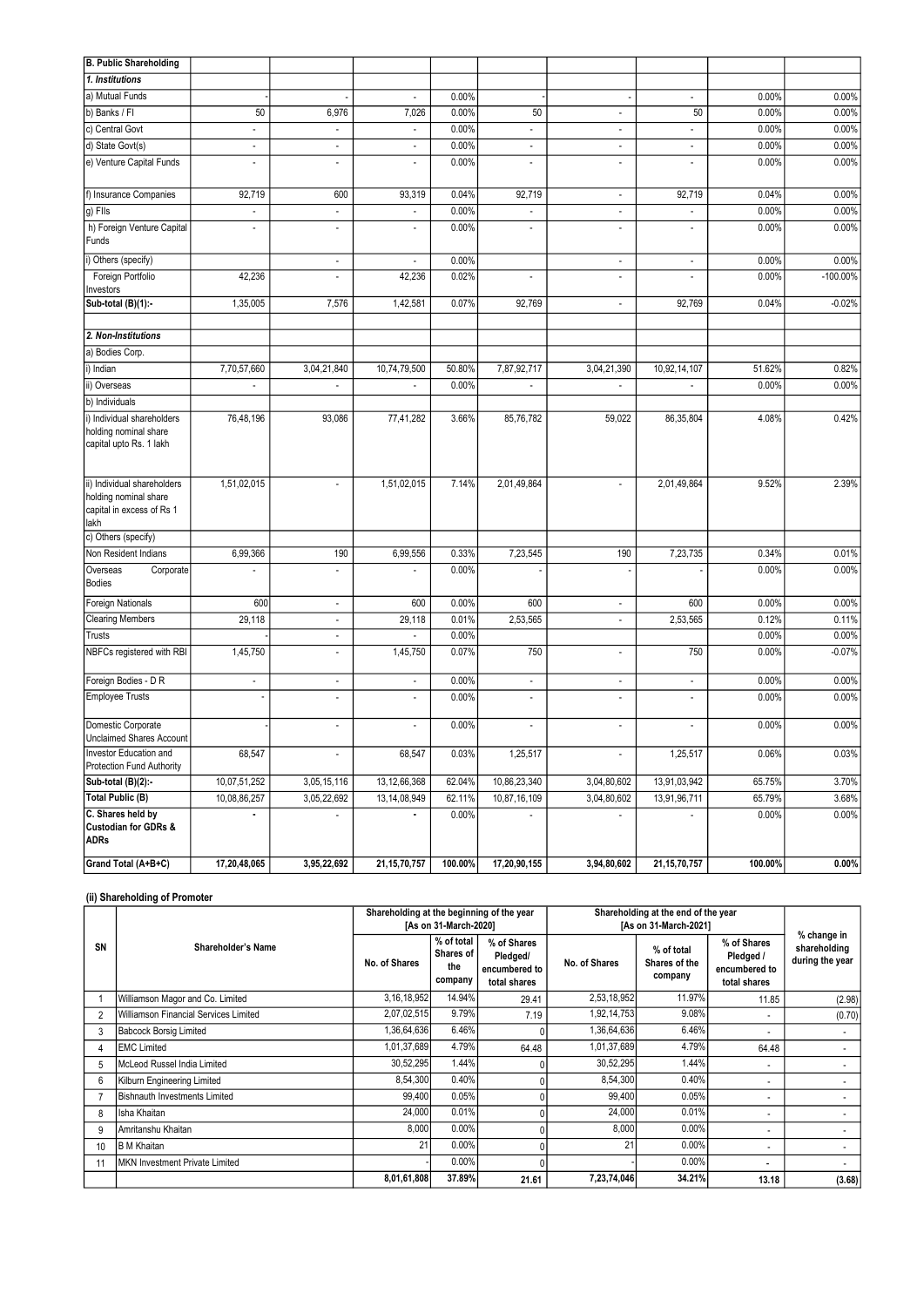| SN             | <b>Particulars</b>                                | Date      |           | Shareholding at the<br>beginning / end of the year<br>[As on 01-April-2020 / March 31, 2021] |                   | Cumulative Shareholding during the year<br>[April 01, 2020 to March 31, 2021] |                   |  |
|----------------|---------------------------------------------------|-----------|-----------|----------------------------------------------------------------------------------------------|-------------------|-------------------------------------------------------------------------------|-------------------|--|
|                |                                                   |           |           | No. of shares                                                                                | % of total shares | No. of shares                                                                 | % of total shares |  |
| 1              | McLeod Russel India Limited                       |           |           |                                                                                              |                   |                                                                               |                   |  |
|                | At the beginning of the year                      | 01-Apr-20 |           | 30,52,295                                                                                    | 1.44%             |                                                                               |                   |  |
|                | Changes during the year                           |           |           |                                                                                              |                   |                                                                               |                   |  |
|                | At the end of the year                            | 31-Mar-21 | No Change | 30,52,295                                                                                    | 1.44%             | 30,52,295                                                                     | 1.44%             |  |
| 2              | <b>EMC Limited</b>                                |           |           |                                                                                              |                   |                                                                               |                   |  |
|                | At the beginning of the year                      |           |           | 1,01,37,689                                                                                  | 4.79%             |                                                                               |                   |  |
|                | Changes during the year                           | 01-Apr-20 |           |                                                                                              |                   |                                                                               |                   |  |
|                | At the end of the year                            | 31-Mar-21 | No Change | 1,01,37,689                                                                                  | 4.79%             | 1.01.37.689                                                                   | 4.79%             |  |
|                |                                                   |           |           |                                                                                              |                   |                                                                               |                   |  |
| 3              | Williamson Magor and Co. Limited                  |           |           |                                                                                              |                   |                                                                               |                   |  |
|                | At the beginning of the year                      | 01-Apr-20 |           | 3, 16, 18, 952                                                                               | 14.94%            |                                                                               |                   |  |
|                | Changes during the year                           | 19-Jun-20 | Transfer  | (63,00,000)                                                                                  | 2.98%             | 2,53,18,952                                                                   | 11.97%            |  |
|                | At the end of the year                            | 31-Mar-21 |           | 2,53,18,952                                                                                  | 11.97%            | 2,53,18,952                                                                   | 11.97%            |  |
|                |                                                   |           |           |                                                                                              |                   |                                                                               |                   |  |
| 4              | <b>Williamson Financial Services</b><br>Limited   |           |           |                                                                                              |                   |                                                                               |                   |  |
|                | At the beginning of the year                      | 01-Apr-20 |           | 2,07,02,515                                                                                  | 9.79%             |                                                                               |                   |  |
|                | Changes during the year                           | 19-Jun-20 | Transfer  | (14, 87, 762)                                                                                | 0.70%             | 1,92,14,753                                                                   | 9.08%             |  |
|                | At the end of the year                            | 31-Mar-21 |           | 1,92,14,753                                                                                  | 9.08%             | 1,92,14,753                                                                   | 9.08%             |  |
|                |                                                   |           |           |                                                                                              |                   |                                                                               |                   |  |
| 5              | <b>Babcock Borsig Limited</b>                     |           |           |                                                                                              |                   |                                                                               |                   |  |
|                | At the beginning of the year                      | 01-Apr-20 |           | 1,36,64,636                                                                                  | 6.46%             |                                                                               |                   |  |
|                | Changes during the year                           |           |           |                                                                                              | 0.00%             |                                                                               | 0.00%             |  |
|                | At the end of the year                            | 31-Mar-21 | No Change | 1,36,64,636                                                                                  | 6.46%             | 1,36,64,636                                                                   | 6.46%             |  |
|                |                                                   |           |           |                                                                                              |                   |                                                                               |                   |  |
| 6              | Kilburn Engineering Limited                       |           |           |                                                                                              |                   |                                                                               |                   |  |
|                | At the beginning of the year                      | 01-Apr-20 |           | 8,54,300                                                                                     | 0.40%             |                                                                               |                   |  |
|                | Changes during the year<br>At the end of the year |           |           | 8,54,300                                                                                     |                   | 8,54,300                                                                      | 0.40%             |  |
|                |                                                   | 31-Mar-21 | No Change |                                                                                              | 0.40%             |                                                                               |                   |  |
| $\overline{7}$ | <b>Bishnauth Investments Limited</b>              |           |           |                                                                                              |                   |                                                                               |                   |  |
|                | At the beginning of the year                      | 01-Apr-20 |           | 99,400                                                                                       | 0.05%             |                                                                               |                   |  |
|                | Changes during the year                           |           |           |                                                                                              |                   |                                                                               |                   |  |
|                | At the end of the year                            | 31-Mar-21 | No Change | 99,400                                                                                       | 0.05%             | 99,400                                                                        | 0.05%             |  |
|                |                                                   |           |           |                                                                                              |                   |                                                                               |                   |  |
| 8              | <b>B</b> M Khaitan                                |           |           |                                                                                              |                   |                                                                               |                   |  |
|                | At the beginning of the year                      | 01-Apr-20 |           | 21                                                                                           | 0.00%             |                                                                               |                   |  |
|                | Changes during the year                           |           |           |                                                                                              |                   |                                                                               |                   |  |
|                | At the end of the year                            | 31-Mar-21 | No Change | 21                                                                                           | 0.00%             | 21                                                                            | 0.00%             |  |
| 9              | Amritanshu Khaitan                                |           |           |                                                                                              |                   |                                                                               |                   |  |
|                | At the beginning of the year                      | 01-Apr-20 |           | 8,000                                                                                        | 0.00%             |                                                                               |                   |  |
|                | Changes during the year                           |           |           |                                                                                              |                   |                                                                               |                   |  |
|                | At the end of the year                            | 31-Mar-21 | No Change | 8,000                                                                                        | 0.00%             | 8,000                                                                         | 0.00%             |  |
|                |                                                   |           |           |                                                                                              |                   |                                                                               |                   |  |
| 10             | Isha Khaitan                                      |           |           |                                                                                              |                   |                                                                               |                   |  |
|                | At the beginning of the year                      | 01-Apr-20 |           | 24,000                                                                                       | 0.01%             |                                                                               |                   |  |
|                | Changes during the year                           |           |           |                                                                                              |                   |                                                                               |                   |  |
|                | At the end of the year                            | 31-Mar-21 | No Change | 24,000                                                                                       | 0.01%             | 24,000                                                                        | 0.01%             |  |
|                |                                                   |           |           |                                                                                              |                   |                                                                               |                   |  |
| 11             | MKN Investment Private Limited                    |           |           |                                                                                              |                   |                                                                               |                   |  |
|                | At the beginning of the year                      | 01-Apr-20 |           | $\overline{a}$                                                                               | 0.00%             |                                                                               |                   |  |
|                | Changes during the year                           |           |           |                                                                                              |                   |                                                                               |                   |  |
|                | At the end of the year                            | 31-Mar-21 | No Change |                                                                                              | 0.00%             |                                                                               | $0.00\%$          |  |

### iv) Shareholding Pattern of top ten Shareholders

(Other than Directors, Promoters and Holders of GDRs and ADRs):

| SN | <b>Particulars</b>                                                | Date      | Reason   | Shareholding at the<br>beginning / end of the year<br>[As on 01-April-2020 / March 31, 2021] |                   | Cumulative Shareholding during the year<br>[April 01, 2020 to March 31, 2021] |                   |
|----|-------------------------------------------------------------------|-----------|----------|----------------------------------------------------------------------------------------------|-------------------|-------------------------------------------------------------------------------|-------------------|
|    |                                                                   |           |          | No. of shares                                                                                | % of total shares | No. of shares                                                                 | % of total shares |
|    | <b>IEUREKA STOCK AND SHARE</b><br><b>BROKING SERVICES LIMITED</b> |           |          |                                                                                              |                   |                                                                               |                   |
|    | At the beginning of the year                                      | 01-Apr-20 |          |                                                                                              | $0.00\%$          |                                                                               |                   |
|    | Changes during the year                                           | 10-Jul-20 | Transfer | 570                                                                                          | 0.0003            | 570                                                                           | 0.0003            |
|    |                                                                   | 17-Jul-20 | Transfer | 30                                                                                           | 0.00001           | 600                                                                           | 0.0003            |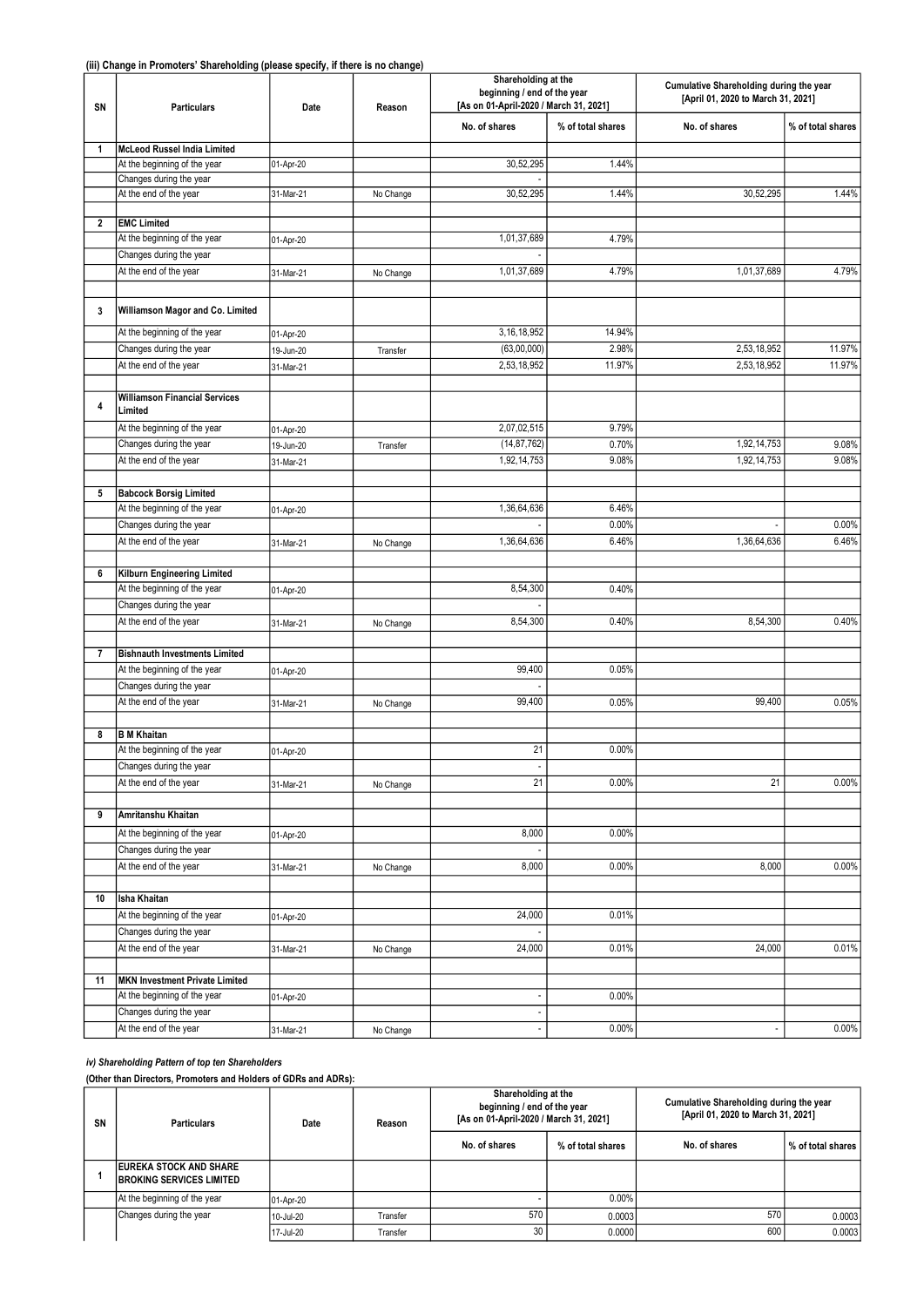|                |                                    | 24-Jul-20              | Transfer             | (600)                    | 0.0003           |                          | 0.0000           |
|----------------|------------------------------------|------------------------|----------------------|--------------------------|------------------|--------------------------|------------------|
|                |                                    | 31-Jul-20              | Transfer             | 42,68,000                | 2.0173           | 42,68,000                | 2.0173           |
|                |                                    | 07-Aug-20              | Transfer             | (40, 12, 838)            | 1.8967           | 2,55,162                 | 0.1206           |
|                |                                    | 14-Aug-20              | Transfer             | (2, 55, 162)             | 0.1206           |                          | 0.0000           |
|                |                                    | 28-Aug-20              | Transfer             | 25,000                   | 0.0118           | 25,000                   | 0.0118           |
|                |                                    | 04-Sep-20              | Transfer             | (25,000)                 | 0.0118           |                          | 0.0000           |
|                |                                    | 11-Sep-20              | Transfer             | 1,00,000                 | 0.0473           | 1,00,000                 | 0.0473           |
|                |                                    |                        |                      | 1,04,736                 |                  | 2,04,736                 |                  |
|                |                                    | 18-Sep-20              | Transfer             |                          | 0.0495           | 8,800                    | 0.0968           |
|                |                                    | 25-Sep-20              | Transfer             | (1,95,936)               | 0.0926           |                          | 0.0042           |
|                |                                    | 30-Sep-20              | Transfer             | 2,66,200                 | 0.1258           | 2,75,000                 | 0.1300           |
|                |                                    | 02-Oct-20              | Transfer             | (55, 633)                | 0.0263           | 2,19,367                 | 0.1037           |
|                |                                    | 09-Oct-20              | Transfer             | (2, 18, 332)             | 0.1032           | 1,035                    | 0.0005           |
|                |                                    | 16-Oct-20              | Transfer             | 1,38,997                 | 0.0657           | 1,40,032                 | 0.0662           |
|                |                                    | 23-Oct-20              | Transfer             | (1, 40, 032)             | 0.0662           |                          | 0.0000           |
|                |                                    | 27-Nov-20              | Transfer             | 9,50,000                 | 0.4490           | 9,50,000                 | 0.4490           |
|                |                                    | 04-Dec-20              | Transfer             | (5, 46, 696)             | 0.2584           | 4,03,304                 | 0.1906           |
|                |                                    | 11-Dec-20              | Transfer             | (1, 25, 541)             | 0.0593           | 2,77,763                 | 0.1313           |
|                |                                    | 18-Dec-20              | Transfer             | (2, 77, 763)             | 0.1313           |                          | 0.0000           |
|                |                                    | 31-Dec-20              | Transfer             | 200                      | 0.0001           | 200                      | 0.0001           |
|                |                                    |                        |                      | 66,015                   | 0.0312           | 66,215                   |                  |
|                |                                    | 08-Jan-21              | Transfer             | (66, 118)                |                  | 97                       | 0.0313           |
|                |                                    | 15-Jan-21              | Transfer             |                          | 0.0313           |                          | 0.0000           |
|                |                                    | 22-Jan-21              | Transfer             | (97)                     | 0.0000           |                          | 0.0000           |
|                |                                    | 29-Jan-21              | Transfer             | 500                      | 0.0002           | 500                      | 0.0002           |
|                |                                    | 12-Feb-21              | Transfer             | (500)                    | 0.0002           |                          | 0.0000           |
|                |                                    | 26-Feb-21              | Transfer             | 500                      | 0.0002           | 500                      | 0.0002           |
|                |                                    | 05-Mar-21              | Transfer             | 1,329                    | 0.0006           | 1,829                    | 0.0009           |
|                |                                    | 12-Mar-21              | Transfer             | (1,629)                  | 0.0008           | 200                      | 0.0001           |
|                |                                    | 19-Mar-21              | Transfer             | (100)                    | 0.0000           | 100                      | 0.0000           |
|                |                                    | 26-Mar-21              | Transfer             | (100)                    | 0.0000           | $\overline{\phantom{a}}$ | 0.0000           |
|                | At the end of the year             |                        |                      |                          | 0.0000           | $\overline{a}$           | 0.0000           |
|                |                                    |                        |                      |                          |                  |                          |                  |
| $\overline{2}$ | <b>GUNKALI COMMODITIES PRIVATE</b> |                        |                      |                          |                  |                          |                  |
|                | <b>LIMITED</b>                     |                        |                      |                          |                  |                          |                  |
|                | At the beginning of the year       | 01-Apr-20              |                      | 48,00,000                | 2.27%            |                          |                  |
|                | Changes during the year            |                        |                      |                          |                  | 48,00,000                | 2.27%            |
|                | At the end of the year             | 31-Mar-21              |                      | 48,00,000                | 2.27%            | 48,00,000                | 2.27%            |
|                |                                    |                        | No Change            |                          |                  |                          |                  |
|                |                                    |                        |                      |                          |                  |                          |                  |
|                |                                    |                        |                      |                          |                  |                          |                  |
| 3              | IL & FS Financial Services Ltd     |                        |                      |                          |                  |                          |                  |
|                | At the beginning of the year       | 01-Apr-20              |                      | 1,61,29,000              | 7.62%            |                          |                  |
|                | Changes during the year            |                        |                      |                          |                  | 1,61,29,000              | 7.62%            |
|                | At the end of the year             | 31-Mar-21              | No Change            | 1,61,29,000              | 7.62%            | 1,61,29,000              | 7.62%            |
|                |                                    |                        |                      |                          |                  |                          |                  |
| 4              | Aditya Birla Finance Limited       |                        |                      |                          |                  |                          |                  |
|                | At the beginning of the year       | 01-Apr-20              |                      | 1,12,90,000              | 5.34%            |                          |                  |
|                | Changes during the year            |                        |                      |                          | 0.00%            | 1,12,90,000              | 5.34%            |
|                | At the end of the year             | 31-Mar-21              | No Change            | 1,12,90,000              | 5.34%            | 1,12,90,000              | 5.34%            |
| 5              | Eureka Commodity Brokerage Pvt.    |                        |                      |                          |                  |                          |                  |
|                | Ltd.#                              |                        |                      |                          |                  |                          |                  |
|                |                                    |                        |                      |                          |                  |                          |                  |
|                | At the beginning of the year       | 01-Apr-20              |                      | 42,66,634                | 2.02%            |                          |                  |
|                | Changes during the year            | 03-Apr-20              | Transfer             | 500                      | 0.0002           | 42,67,134                | 2.0169           |
|                |                                    | 01-May-20              | Transfer             | 866                      | 0.0004           | 42,68,000<br>Ĭ.          | 2.0173           |
|                |                                    | 31-Jul-20              | Transfer             | (42, 68, 000)            | 2.0173           |                          | 0.0000           |
|                |                                    | 07-Aug-20              | Transfer             | 40,08,000                | 1.8944           | 40,08,000                | 1.8944           |
|                |                                    | 28-Aug-20              | Transfer             | (25,000)                 | 0.0118           | 39,83,000                | 1.8826           |
|                |                                    | 04-Sep-20              | Transfer             | (25,000)                 | 0.0118           | 39,58,000                | 1.8708           |
|                |                                    | 11-Sep-20              | Transfer             | (1, 25, 000)             | 0.0591           | 38,33,000                | 1.8117           |
|                |                                    | 18-Sep-20              | Transfer             | (2,00,000)               | 0.0945           | 36,33,000                | 1.7172           |
|                |                                    | 25-Sep-20              | Transfer             | (2,00,000)               | 0.0945           | 34,33,000                | 1.6226           |
|                |                                    | 30-Sep-20              | Transfer             | (2,75,000)               | 0.1300           | 31,58,000                | 1.4926           |
|                |                                    | 16-Oct-20              | Transfer             | (2,50,000)               | 0.1182           | 29,08,000                | 1.3745           |
|                |                                    | 27-Nov-20              | Transfer             | (9,50,000)               | 0.4490           | 19,58,000                | 0.9255           |
|                |                                    | 04-Dec-20              | Transfer             | (4,00,000)               | 0.1891           | 15,58,000                | 0.7364           |
|                |                                    |                        | Transfer             | (3,58,000)               |                  | 12,00,000                |                  |
|                |                                    | 11-Dec-20              |                      |                          | 0.1692           | 3,10,000                 | 0.5672           |
|                |                                    | 08-Jan-21              | Transfer             | (8,90,000)               | 0.4207           |                          | 0.1465           |
|                |                                    | 15-Jan-21              | Transfer             | (3, 10, 000)             | 0.1465           |                          | 0.0000           |
|                | At the end of the year             | 31-Mar-21              |                      |                          | 0.00%            | ۰                        | 0.00%            |
|                |                                    |                        |                      |                          |                  |                          |                  |
| 6              | Progressive Star Finance Private   |                        |                      |                          |                  |                          |                  |
|                | Limited                            |                        |                      |                          |                  |                          |                  |
|                | At the beginning of the year       | 01-Apr-20              |                      | 88,00,000                | 4.16%            |                          |                  |
|                | Changes during the year            | 04-Sep-20<br>26-Feb-21 | Transfer<br>Transfer | (3,00,000)<br>(1,60,527) | 0.1418<br>0.0759 | 85,00,000<br>83,39,473   | 4.0176<br>3.9417 |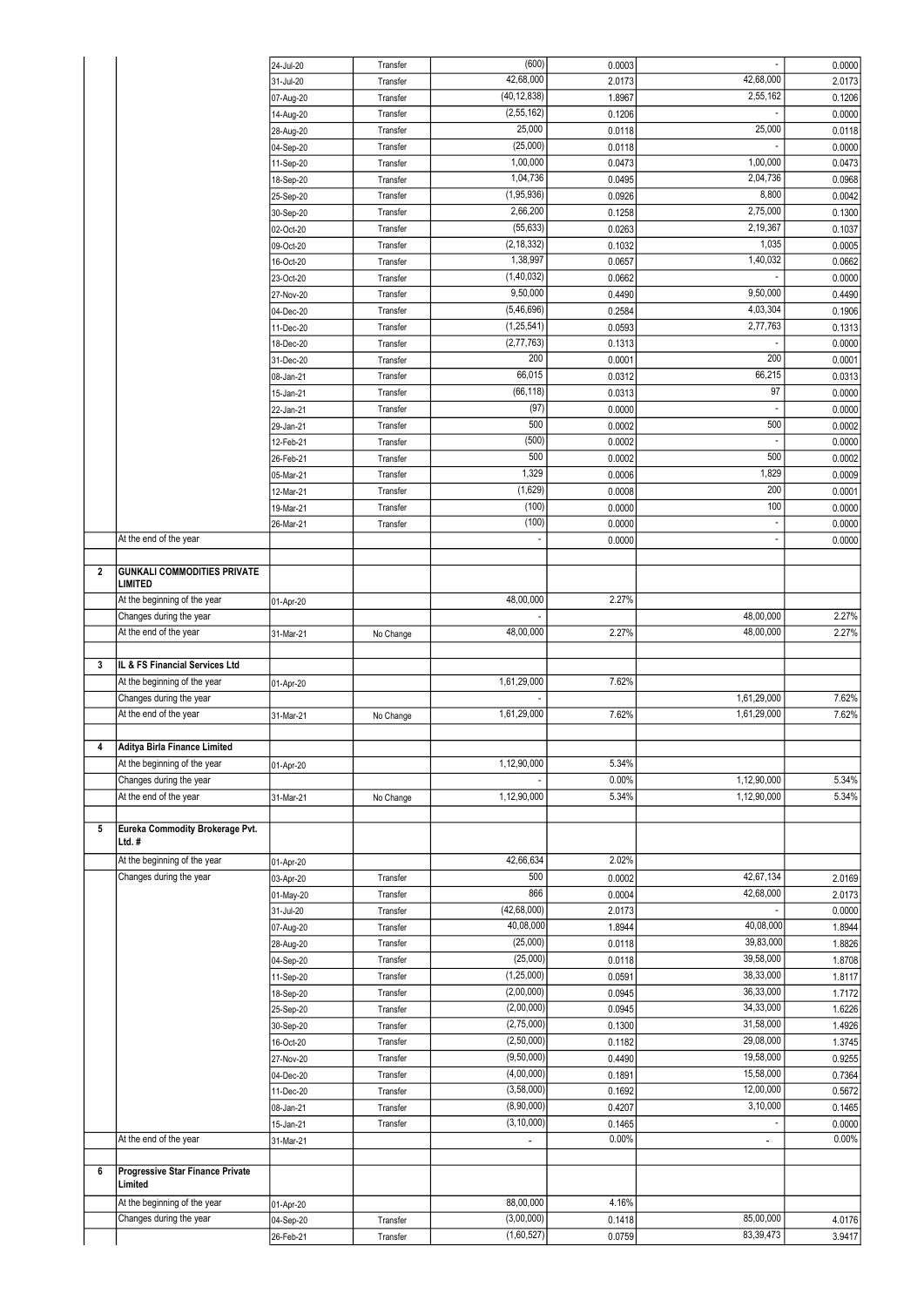|                |                                                                                                                                                                          | 05-Mar-21 | Transfer  | (74, 780)   | 0.0353 | 82,64,693   | 3.9063 |
|----------------|--------------------------------------------------------------------------------------------------------------------------------------------------------------------------|-----------|-----------|-------------|--------|-------------|--------|
|                | At the end of the year                                                                                                                                                   | 31-Mar-21 |           | 82,64,693   | 3.91%  | 82,64,693   | 3.91%  |
|                |                                                                                                                                                                          |           |           |             |        |             |        |
| $\overline{7}$ | <b>Premier Capital and Securities</b><br><b>Private Limited</b>                                                                                                          |           |           |             |        |             |        |
|                | At the beginning of the year                                                                                                                                             | 01-Apr-20 |           | 42,00,000   | 1.99%  |             |        |
|                | Changes during the year                                                                                                                                                  |           |           |             |        |             |        |
|                | At the end of the year                                                                                                                                                   | 31-Mar-21 | No Change | 42,00,000   | 1.99%  | 42,00,000   | 1.99%  |
|                |                                                                                                                                                                          |           |           |             |        |             |        |
| 8              | Alosha Marketing Private Limited                                                                                                                                         |           |           |             |        |             |        |
|                | At the beginning of the year                                                                                                                                             | 01-Apr-20 |           | 67,43,818   | 3.19%  |             |        |
|                | Changes during the year                                                                                                                                                  |           |           |             |        | 67,43,818   |        |
|                | At the end of the year                                                                                                                                                   | 31-Mar-21 | No Change | 67,43,818   | 3.19%  | 67,43,818   | 3.19%  |
|                |                                                                                                                                                                          |           |           |             |        |             |        |
| 9              | <b>Atash Suppliers Private Limited</b>                                                                                                                                   |           |           |             |        |             |        |
|                | At the beginning of the year                                                                                                                                             | 01-Apr-20 |           | 70,85,818   | 3.35%  |             |        |
|                | Changes during the year                                                                                                                                                  |           |           |             |        | 70,85,818   |        |
|                | At the end of the year                                                                                                                                                   | 31-Mar-21 | No Change | 70,85,818   | 3.35%  | 70,85,818   | 3.35%  |
|                |                                                                                                                                                                          |           |           |             |        |             |        |
| 10             | <b>DMI Finance Private Limited*</b>                                                                                                                                      |           |           |             |        |             |        |
|                | At the beginning of the year                                                                                                                                             | 01-Apr-20 |           | 32,00,000   | 1.51%  |             |        |
|                | Changes during the year                                                                                                                                                  | 19-Jun-20 | Transfer  | 77,87,762   | 3.68%  | 1,09,87,762 | 5.19%  |
|                | At the end of the year                                                                                                                                                   | 31-Mar-21 | No Change | 1,09,87,762 | 5.19%  | 1,09,87,762 | 5.19%  |
|                |                                                                                                                                                                          |           |           |             |        |             |        |
| 11             | <b>Sunny Rock Estates and Developers</b><br><b>Private Limited</b>                                                                                                       |           |           |             |        |             |        |
|                | At the beginning of the year                                                                                                                                             | 01-Apr-20 |           | 86,50,000   | 4.09%  |             |        |
|                | Changes during the year                                                                                                                                                  |           |           |             | 0.00%  | 86,50,000   | 4.09%  |
|                | At the end of the year                                                                                                                                                   | 31-Mar-21 |           | 86,50,000   | 4.09%  | 86,50,000   | 4.09%  |
|                |                                                                                                                                                                          |           |           |             |        |             |        |
| 12             | <b>Sahal Business Private Limited</b>                                                                                                                                    |           |           |             |        |             |        |
|                | At the beginning of the year                                                                                                                                             | 01-Apr-20 |           | 1,74,47,637 | 8.25%  |             |        |
|                | Changes during the year                                                                                                                                                  |           |           |             |        | 1,74,47,637 | 8.25%  |
|                | At the end of the year                                                                                                                                                   | 31-Mar-21 | No Change | 1,74,47,637 | 8.25%  | 1,74,47,637 | 8.25%  |
|                |                                                                                                                                                                          |           |           |             |        |             |        |
|                | Not in the list of Top 10 shareholders as on 01/04/2020 The same has been reflected above since the shareholder was one of the Top 10 shareholders as on 31/03/2021.     |           |           |             |        |             |        |
| #              | Ceased to be in the list of Top 10 shareholders as on 31/03/2021. The same is reflected above since the shareholder was one of the Top 10 shareholders as on 01/04/2020. |           |           |             |        |             |        |
|                |                                                                                                                                                                          |           |           |             |        |             |        |

## (v) Shareholding of Directors and Key Managerial Personnel:

| Shareholding of each Directors and<br>SN | Date<br>Reason                | Shareholding at the beginning of the year<br>[April 01, 2020] |  | Cumulative Shareholding during the year<br>[April 01, 2019 to March 31, 2021] |                   |                          |                   |
|------------------------------------------|-------------------------------|---------------------------------------------------------------|--|-------------------------------------------------------------------------------|-------------------|--------------------------|-------------------|
|                                          | each Key Managerial Personnel |                                                               |  | No. of shares                                                                 | % of total shares | No. of shares            | % of total shares |
|                                          | Mr. Aditya Khaitan            |                                                               |  |                                                                               |                   |                          |                   |
|                                          | At the beginning of the year  | 01-Apr-20                                                     |  |                                                                               | 0.0000%           | $\overline{\phantom{a}}$ | 0.0000%           |
|                                          | Changes during the year       |                                                               |  |                                                                               | 0.0000%           | $\overline{\phantom{a}}$ | 0.0000%           |
|                                          | At the end of the year        | 31-Mar-21                                                     |  |                                                                               | 0.0000%           |                          | 0.0000%           |
|                                          |                               |                                                               |  |                                                                               |                   |                          |                   |
| $\overline{2}$                           | Mr. Srinivash Singh           |                                                               |  |                                                                               |                   |                          |                   |
|                                          | At the beginning of the year  | 01-Apr-20                                                     |  |                                                                               | 0.0000%           |                          | 0.0000%           |
|                                          | Changes during the year       |                                                               |  |                                                                               | 0.0000%           |                          | 0.0000%           |
|                                          | At the end of the year        | 31-Mar-21                                                     |  |                                                                               | 0.0000%           | $\overline{\phantom{a}}$ | 0.0000%           |
|                                          |                               |                                                               |  |                                                                               |                   |                          |                   |
| 3                                        | Mr. Asim Kumar Barman         |                                                               |  |                                                                               |                   |                          |                   |
|                                          | At the beginning of the year  | 01-Apr-20                                                     |  |                                                                               | 0.0000%           | $\overline{\phantom{a}}$ | 0.0000%           |
|                                          | Changes during the year       |                                                               |  |                                                                               | 0.0000%           |                          | 0.0000%           |
|                                          | At the end of the year        | 31-Mar-21                                                     |  |                                                                               | 0.0000%           |                          | 0.0000%           |
|                                          |                               |                                                               |  |                                                                               |                   |                          |                   |
| $\Delta$                                 | Ms. Arundhuti Dhar            |                                                               |  |                                                                               |                   |                          |                   |
|                                          | At the beginning of the year  | 01-Apr-20                                                     |  |                                                                               | 0.0000%           |                          | 0.000%            |
|                                          | Changes during the year       |                                                               |  |                                                                               | 0.0000%           |                          | 0.000%            |
|                                          | At the end of the year        | 31-Mar-21                                                     |  |                                                                               | 0.0000%           |                          | 0.000%            |
|                                          |                               |                                                               |  |                                                                               |                   |                          |                   |
| 5                                        | Mr. Nilotpal Roy              |                                                               |  |                                                                               |                   |                          |                   |
|                                          | At the beginning of the year  | 01-Apr-20                                                     |  |                                                                               | 0.0000%           |                          | 0.0000%           |
|                                          | Changes during the year       |                                                               |  |                                                                               | 0.0000%           |                          | 0.0000%           |
|                                          | At the end of the year        | 31-Mar-21                                                     |  |                                                                               | 0.0000%           |                          | 0.0000%           |
|                                          |                               |                                                               |  |                                                                               |                   |                          |                   |
| 6                                        | Ms. Kasturi Roychoudhury      |                                                               |  |                                                                               |                   |                          |                   |
|                                          | At the beginning of the year  | 01-Apr-20                                                     |  |                                                                               | 0.0000%           |                          | 0.0000%           |
|                                          | Changes during the year       |                                                               |  |                                                                               | 0.0000%           |                          | 0.0000%           |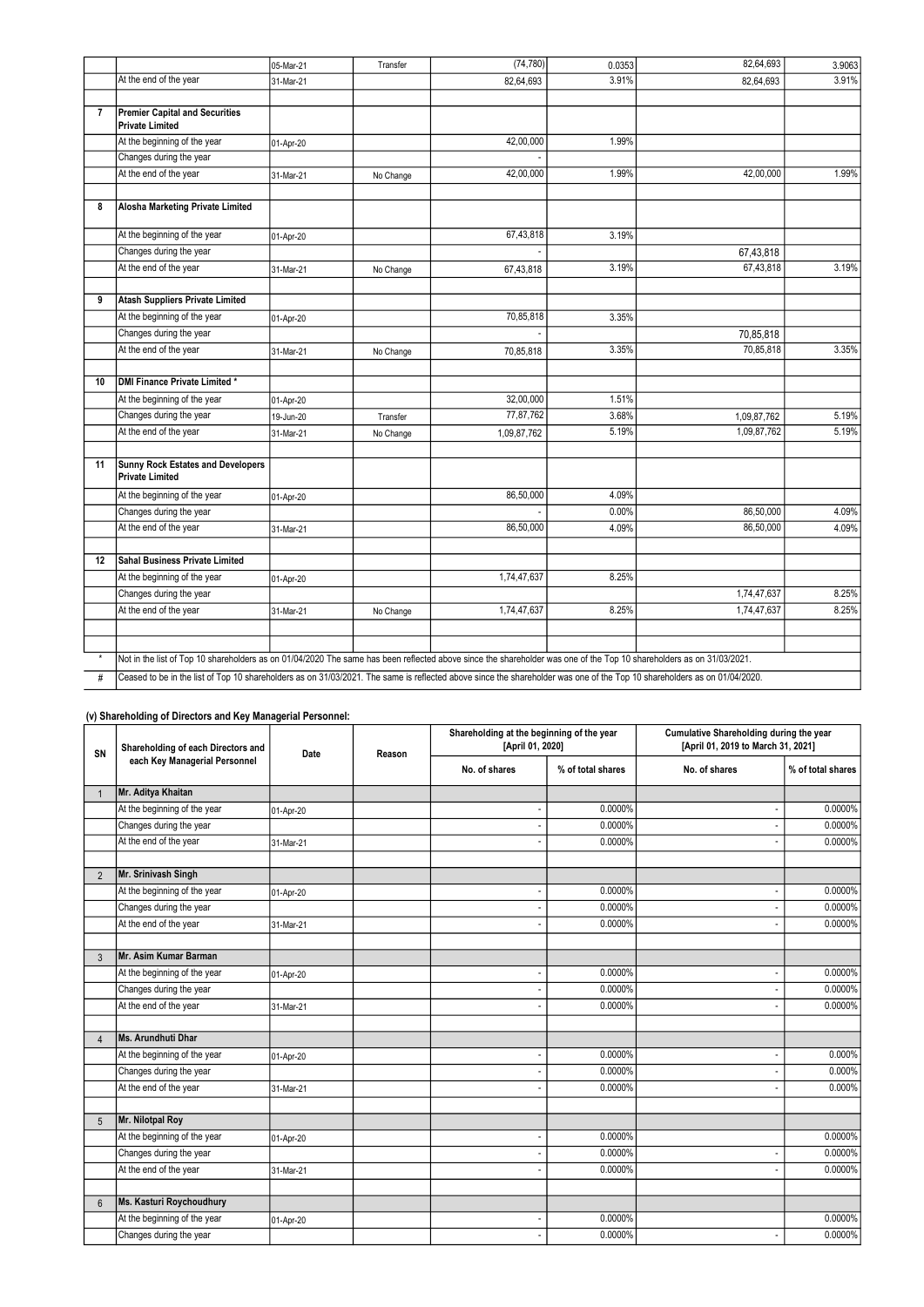|   | At the end of the year       | 31-Mar-21 | $\overline{\phantom{a}}$ | 0.0000% | $\overline{\phantom{a}}$ | 0.0000% |
|---|------------------------------|-----------|--------------------------|---------|--------------------------|---------|
|   |                              |           |                          |         |                          |         |
|   | Mr. Manoj Kumar Digga A      |           |                          |         |                          |         |
|   | At the beginning of the year | 01-Apr-20 | $\overline{\phantom{a}}$ | 0.0000% | $\overline{\phantom{a}}$ | 0.0000% |
|   | Changes during the year      |           |                          | 0.0000% |                          | 0.0000% |
|   | At the end of the year       | 31-Mar-21 |                          | 0.0000% | <b>-</b>                 | 0.0000% |
|   |                              |           |                          |         |                          |         |
| 8 | Mr. Brij Mohan Soni B        |           |                          |         |                          |         |
|   | At the beginning of the year | 01-Apr-20 |                          | 0.0000% | <b>-</b>                 | 0.0000% |
|   | Changes during the year      |           |                          | 0.0000% | <b>-</b>                 | 0.0000% |
|   | At the end of the year       | 31-Mar-21 |                          | 0.0000% | $\overline{\phantom{a}}$ | 0.0000% |
|   |                              |           |                          |         |                          |         |
| 9 | Mr. Rahul Banerjee           |           |                          |         |                          |         |
|   | At the beginning of the year | 01-Apr-20 |                          | 0.0000% | $\overline{\phantom{a}}$ | 0.0000% |
|   | Changes during the year      |           |                          | 0.0000% | <b>-</b>                 | 0.0000% |
|   | At the end of the year       | 31-Mar-21 | $\overline{\phantom{a}}$ | 0.0000% | <b>-</b>                 | 0.0000% |

A. Mr. Manoj Kumar Digga, Chief Financial Officer of the company resigned from the Company w.e.f. September 02, 2020.

B. Mr. Brij Mohan Soni was appointed as the Chief Financial Officer of the Company w.e.f. September 07, 2020.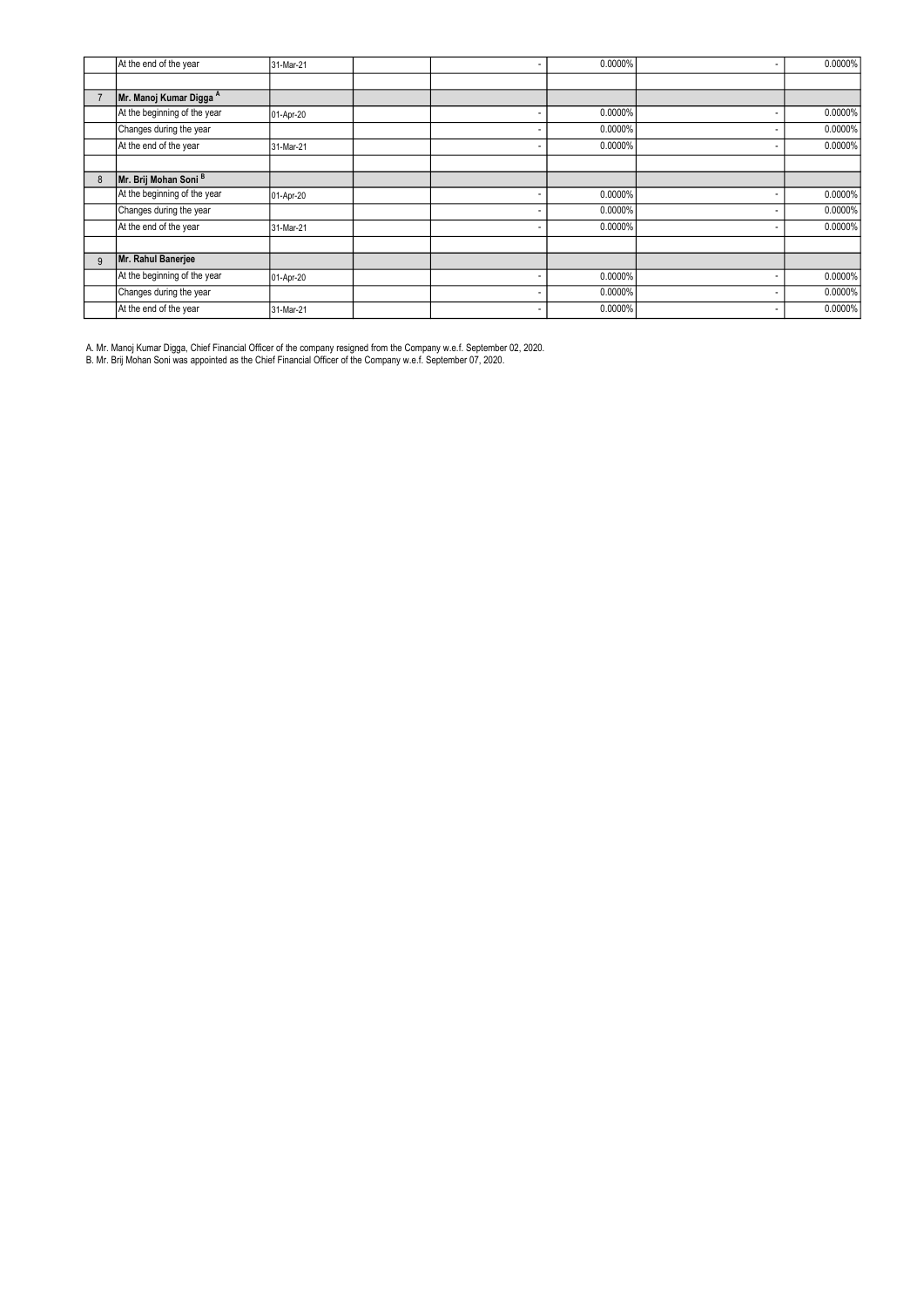#### V. INDEBTEDNESS

Indebtedness of the Company including interest outstanding/accrued but not due for payment.

|                                                     |                                  |                          |                          | (Amt. Rs./Lacs)           |  |  |
|-----------------------------------------------------|----------------------------------|--------------------------|--------------------------|---------------------------|--|--|
| <b>Particulars</b>                                  | Secured Loans excluding deposits | <b>Unsecured Loans</b>   | <b>Deposits</b>          | <b>Total Indebtedness</b> |  |  |
|                                                     |                                  |                          |                          |                           |  |  |
| Indebtedness at the beginning of the financial year |                                  |                          |                          |                           |  |  |
| <b>Principal Amount</b><br>li)                      | 1,97,372.45                      | 12,222.06                | 1,590.00                 | 2,11,184.51               |  |  |
| ii)<br>Interest due but not paid                    |                                  | $\overline{\phantom{a}}$ | ٠                        |                           |  |  |
| iii) Interest accrued but not due                   |                                  |                          |                          |                           |  |  |
| Total (i+ii+iii)                                    | 1,97,372.45                      | 12,222.06                | 1,590.00                 | 2,11,184.51               |  |  |
| Change in Indebtedness during the financial year    |                                  |                          |                          |                           |  |  |
| Addition                                            | 13,812.06                        | 1,222.20                 | $\blacksquare$           | 15,034.26                 |  |  |
| Reduction                                           |                                  | $\overline{\phantom{a}}$ | (5.00)                   | (5.00)                    |  |  |
| Net Change                                          | 13,812.06                        | 1,222.20                 | (5.00)                   | 15,039.26                 |  |  |
| Indebtedness at the end of the financial year       |                                  |                          |                          |                           |  |  |
| i) Principal Amount                                 | 2,11,184.51                      | 13,444.26                | 1,585.00                 | 2,26,213.77               |  |  |
| ii) Interest due but not paid                       | $\overline{\phantom{a}}$         | $\overline{\phantom{a}}$ | $\overline{\phantom{a}}$ |                           |  |  |
| iii) Interest accrued but not due                   | $\overline{\phantom{0}}$         | $\overline{\phantom{a}}$ | $\blacksquare$           |                           |  |  |
| Total (i+ii+iii)                                    | 2,11,184.51                      | 13,444.26                | 1,585.00                 | 2,26,213.77               |  |  |

### VI. REMUNERATION OF DIRECTORS AND KEY MANAGERIAL PERSONNEL

A. Remuneration to Managing Director\*, Whole-time Directors and/or Manager: SN. Total Amount (Rs.) 1,82,38,350.00 21,204.00 - 1990 - 1990 - 1991 - 1992 - 1993<br>1994 - 1994 - 1994 - 1994 - 1994 - 1994 - 1994 - 1994 - 1994 - 1994 - 1994 - 1994 - 1994 - 1994 - 1994 - 1994 2 - 3 - - 100 minutes - 100 minutes - 5 Contributions to Provident Fund and other funds **Contributions in the Contributions of Provident Fund and other funds**  1,82,59,554.00 3 Sweat Equity - 1990 - 1990 - 1990 - 1990 - 1990 - 1990 - 1990 - 1990 - 1990 - 1990 - 1990 - 1990 - 1990 - 1990 - 1990 - 199 (Rs.) 21,204.00 **Commission**  - as % of profit Gross salary (a) Salary as per provisions contained in section 17(1) of the (b) Value of perquisites u/s 17(2) Income-tax Act, 1961 (c) Profits in lieu of salary under section 17(3) Income- tax 2 Stock Option - others, specify - 1990 - 1990 - 1990 - 1990 - 1990 - 1990 - 1990 - 1990 - 1990 - 1990 - 1990 - 1990 - 1990 - 1990 - 1990 - 199 - 1990 - 1990 - 1990 - 1990 - 1990 - 1990 - 1990 - 1990 - 1990 - 1990 - 1990 - 1990 - 1990 - 1990 - 1990 - 199 - 1990 - 1990 - 1990 - 1990 - 1990 - 1990 - 1990 - 1990 - 1990 - 1990 - 1990 - 1990 - 1990 - 1990 - 1990 - 199 Ceiling as per the Act\* 1,82,59,554.00 N/A Name of MD/WTD/ Manager - 1990 - 1990 - 1990 - 1990 - 1990 - 1990 - 1990 - 1990 - 1990 - 1990 - 1990 - 1990 - 1990 - 1990 - 1990 - 199 Total (A) Particulars of Remuneration Name Srinivash Singh\* **Designation Managing Director Number of the Contract of Contract of Contract of Contract of Contract of Contract of Contract of Contract of Contract of Contract of Contract of Contract of Contract of Contract of Contrac** 1 1,82,38,350.00 4